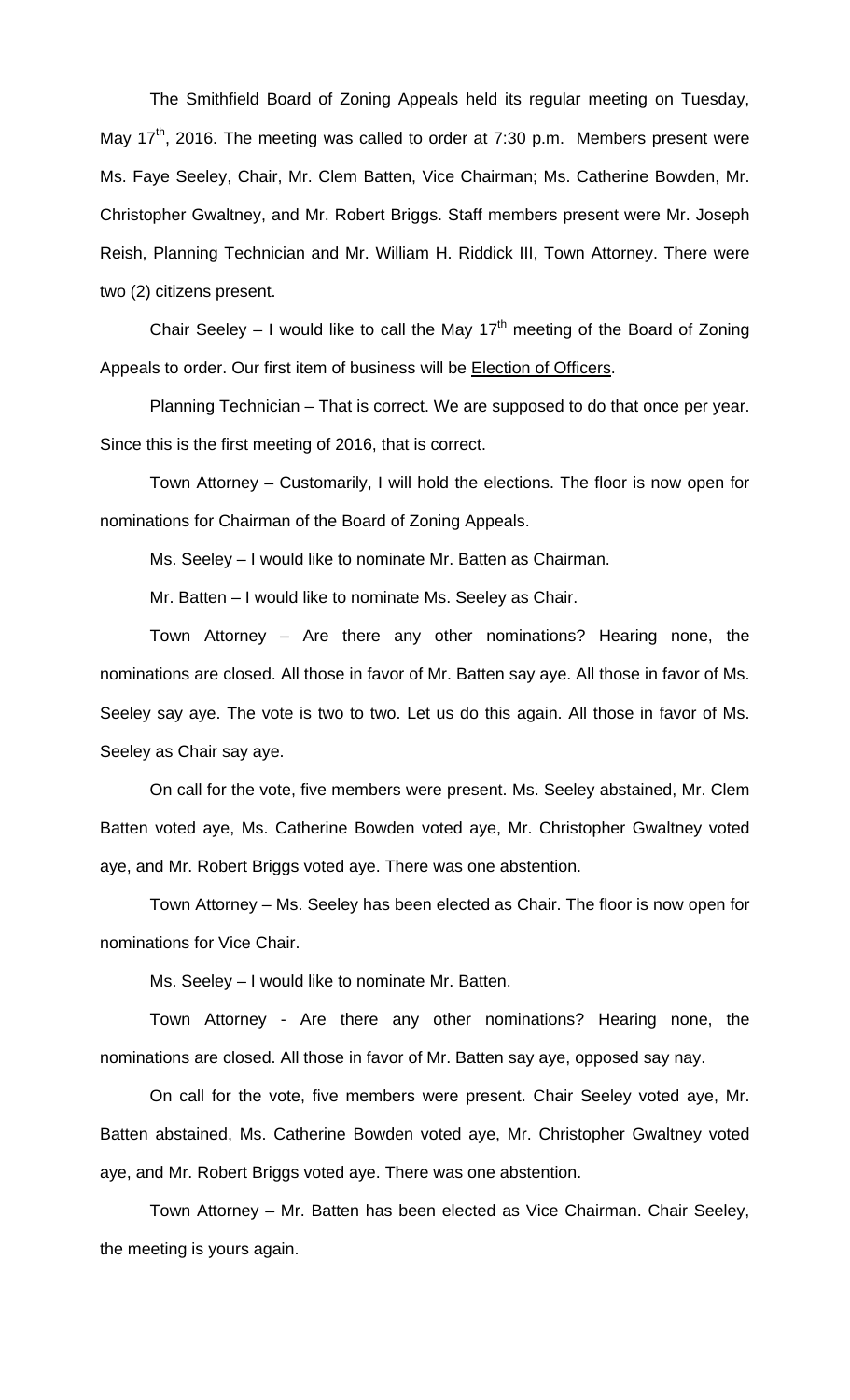Smithfield Board of Zoning Appeals May  $17^{\text{th}}$ , 2016 Page 2

Chair Seeley – Our next item on the agenda is a Public Hearing: Special Yard Exception – 134 Lumar Road. It is under Article 12, Section B of the Zoning Ordinance for the Town of Smithfield. Kristin N. Munford and Herbert M. Munford, III are the applicants and property owners. Could we have a staff report please?

Planning Technician – Mr. and Mrs. Munford visited the Planning Department to talk about putting an addition on their house. They brought us a survey. As you can see, if you are standing on Lumar Road facing the home, the right hand side yard setback is 12.1 feet. The covered porch on the left hand side is about thirteen feet (13) feet, give or take. A conforming structure in the Neighborhood Residential district requires fifteen (15) feet side to side and thirty-five (35) feet front to rear. Because of the nonconformity, we were not able to issue them a zoning permit at this time. However, this house was built in 1953. This non-conformity is certainly no fault of their own. There is one other thing that I want to mention in case anyone is wondering about the water line; although it is not relevant to this case. It is an administrative function and we are going to work with Mr. and Mrs. Munford to get the five (5) foot water line easement moved. It is safe to say that town staff does not want to see an addition over top of the water main. The homeowner probably does not want that either. They want to put a twentytwo (22) foot by twenty two (22) foot addition on the rear yard that will meet the current setbacks. They need a special yard exception to be able to put the addition on. You also see a small porch that I have drawn on the survey on the right hand side of the addition. It is an uncovered porch and the ordinance allows for a four (4) foot encroachment on an uncovered porch. However, this one will only encroach about two (2) feet. Once again, that is an administrative thing that we would not bring to the Board. I drew it just to show you everything they want to do. Thank you.

Chair Seeley – Is there anyone here to address the Board of Zoning Appeals on this matter?

Mrs. Kristin Munford – Our new address is 134 Lumar Road. We currently reside at 226 South Church Street.

Mr. Herbert Munford – We are married and just bought the house in January. Since then, we wanted to add an addition. We are just trying to go about it the proper way.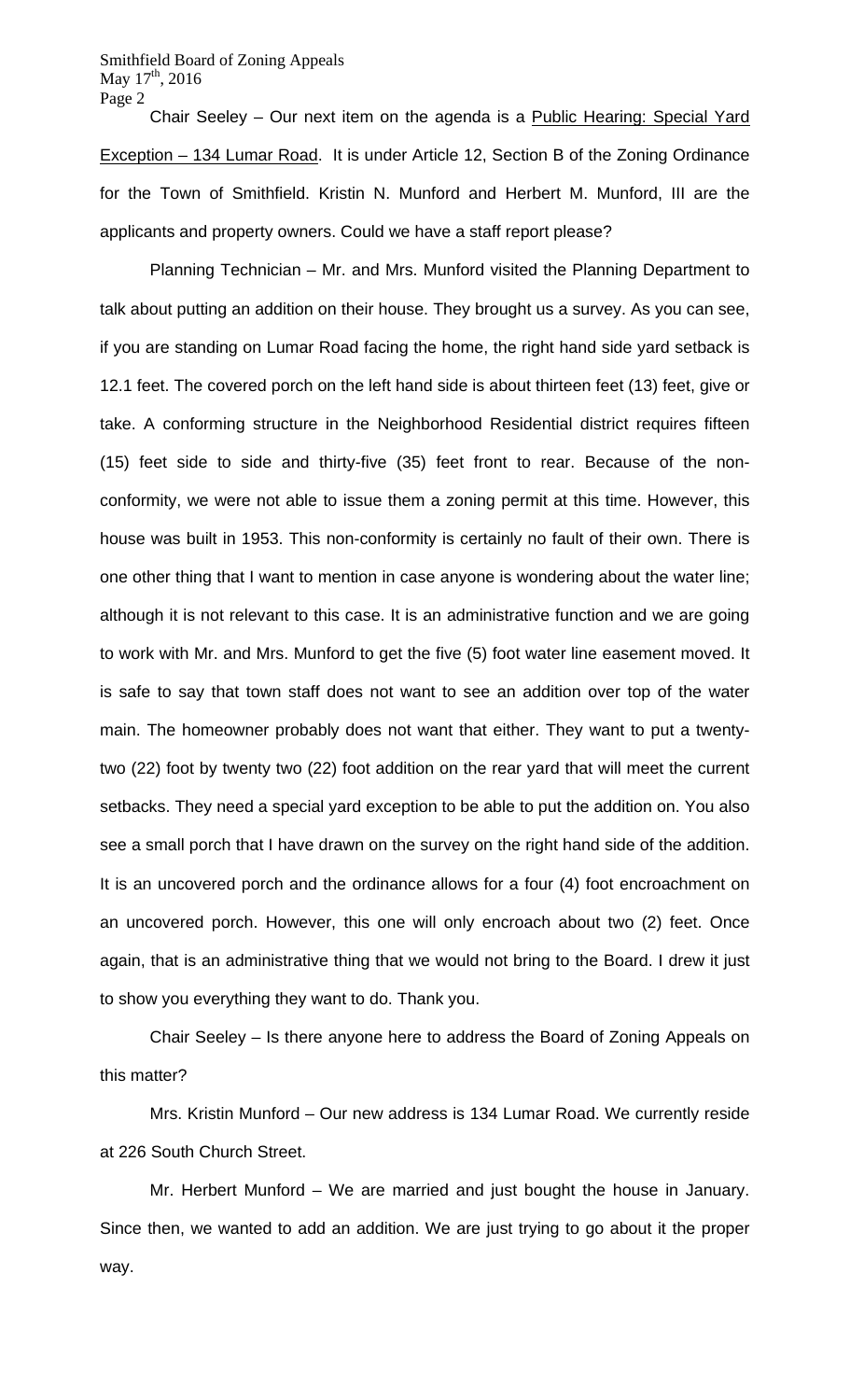Smithfield Board of Zoning Appeals May 17<sup>th</sup>, 2016 Page 3

Mr. Gwaltney – Do you know if this house was in Isle of Wight County at one time.

Planning Technician – I think it was. If I had to guess, Mr. Gwaltney, I think everything east of South Church Street was at one point.

Town Attorney – In 1953, it was.

Planning Technician – It is certainly no fault of their own. I do not think they were even born yet in 1953.

Vice Chairman Batten – I was looking at the application. I saw the twenty-two (22) foot by twenty-two (22) foot room. As I look in the back, I see another one where they want to add a ten (10) foot by fourteen (14) foot deck.

Planning Technician – That is correct, Mr. Batten. The number one concern is the addition. Of course, we would not be able to permit either of these structures to be built without a special yard exception. We wanted to draw the deck on there just to illustrate that they want to build the addition and the deck. Both of which will be conforming to the town ordinance; even though the deck will encroach about two (2) feet into the setback because it is allowed to encroach up to four (4) feet since it is not covered. As long as no one covers it up, it is fine.

Vice Chairman Batten – Thank you.

Chair Seeley – I now declare the public hearing open. Is there anyone who would like to speak for or against? Hearing none, I will close the public hearing and entertain a motion.

Mr. Gwaltney – I make a motion to approve.

Vice Chairman Batten – Second.

Chair Seeley – A motion has been made and properly seconded. All in favor signify by saying aye, opposed say nay.

On call for the vote, five members were present. Chair Seeley voted aye, Vice Chairman Batten voted aye, Ms. Catherine Bowden voted aye, Mr. Christopher Gwaltney voted aye, and Mr. Robert Briggs voted aye. There were no votes against the motion. The motion passed.

Chair Seeley – The motion passed. Our next item is Approval of the July  $21^{st}$ . 2015 Meeting Minutes.